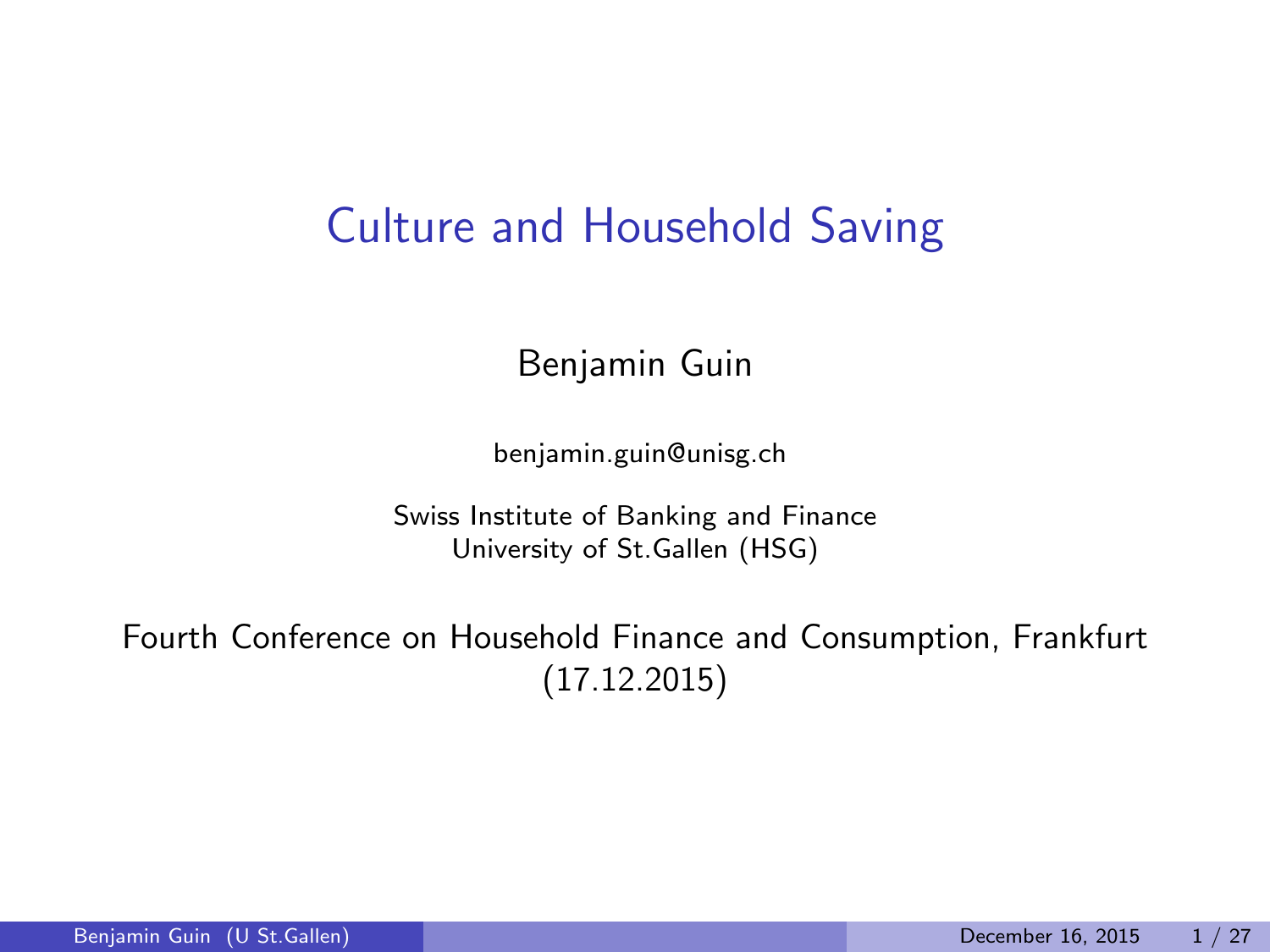## Household saving rates in Europe

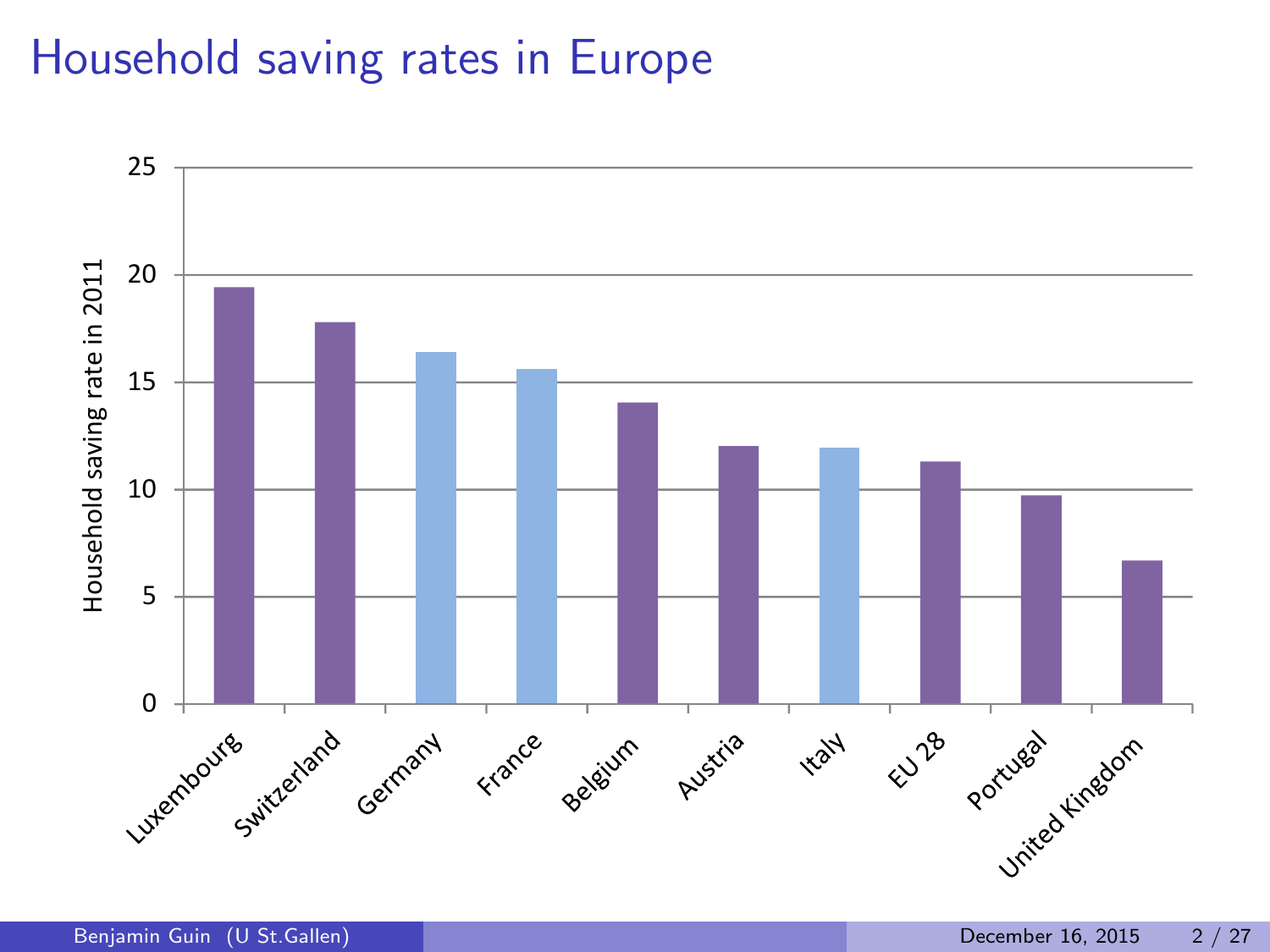Why is it important to understand household saving?

**1** Household saving can be relevant for economic growth.

- **2** Low saving rates imply low household wealth. This can imperil financial stability in case of systematic income or expenditure shocks.
- **3** Important for designing institutions e.g., pension systems.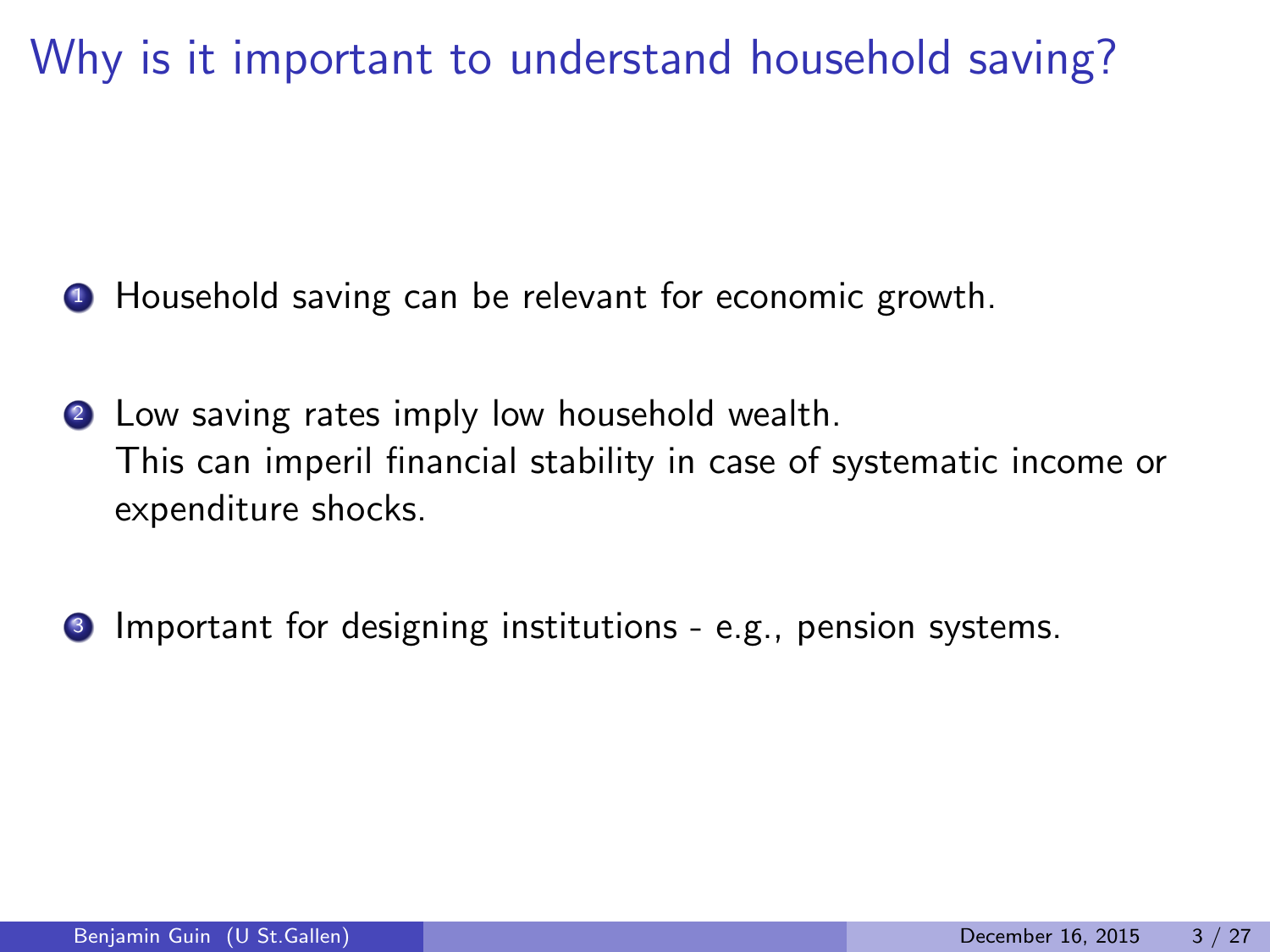## What is the scope of this paper?

- **1** Does membership to cultural groups determine household saving?
	- exploiting language regions in Switzerland (German vs. French).
- <sup>2</sup> What are the channels of culture?
	- Time preferences.
	- Norms of using formal or informal credit in financial distress.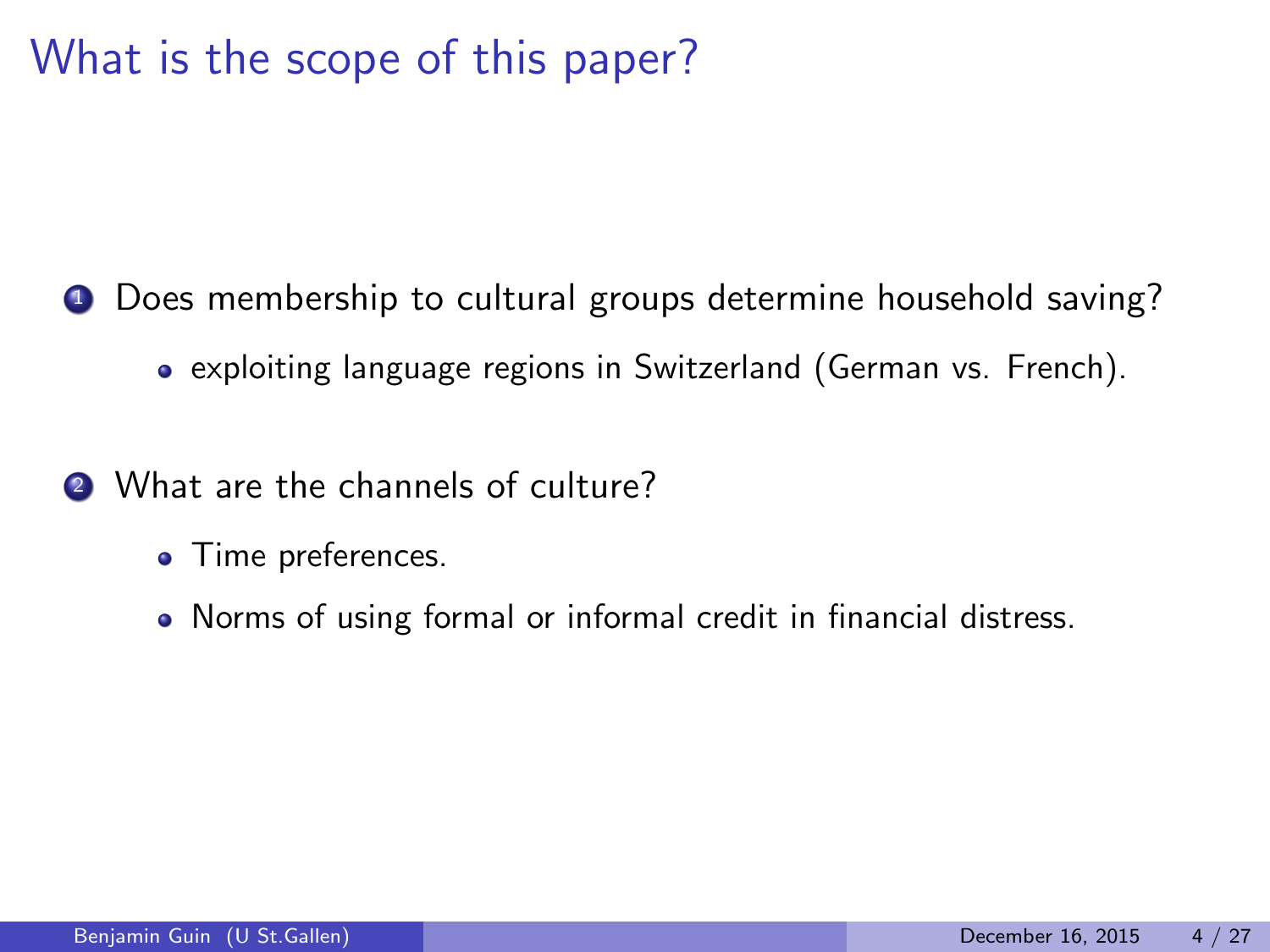## Results of this paper

**1** Households in the German-speaking part

• are substantially more likely to save.

**2** Households in the German-speaking part seem to

- be less impatient.
- be less likely to take informal credit in case of financial distress (not more likely to take formal credit).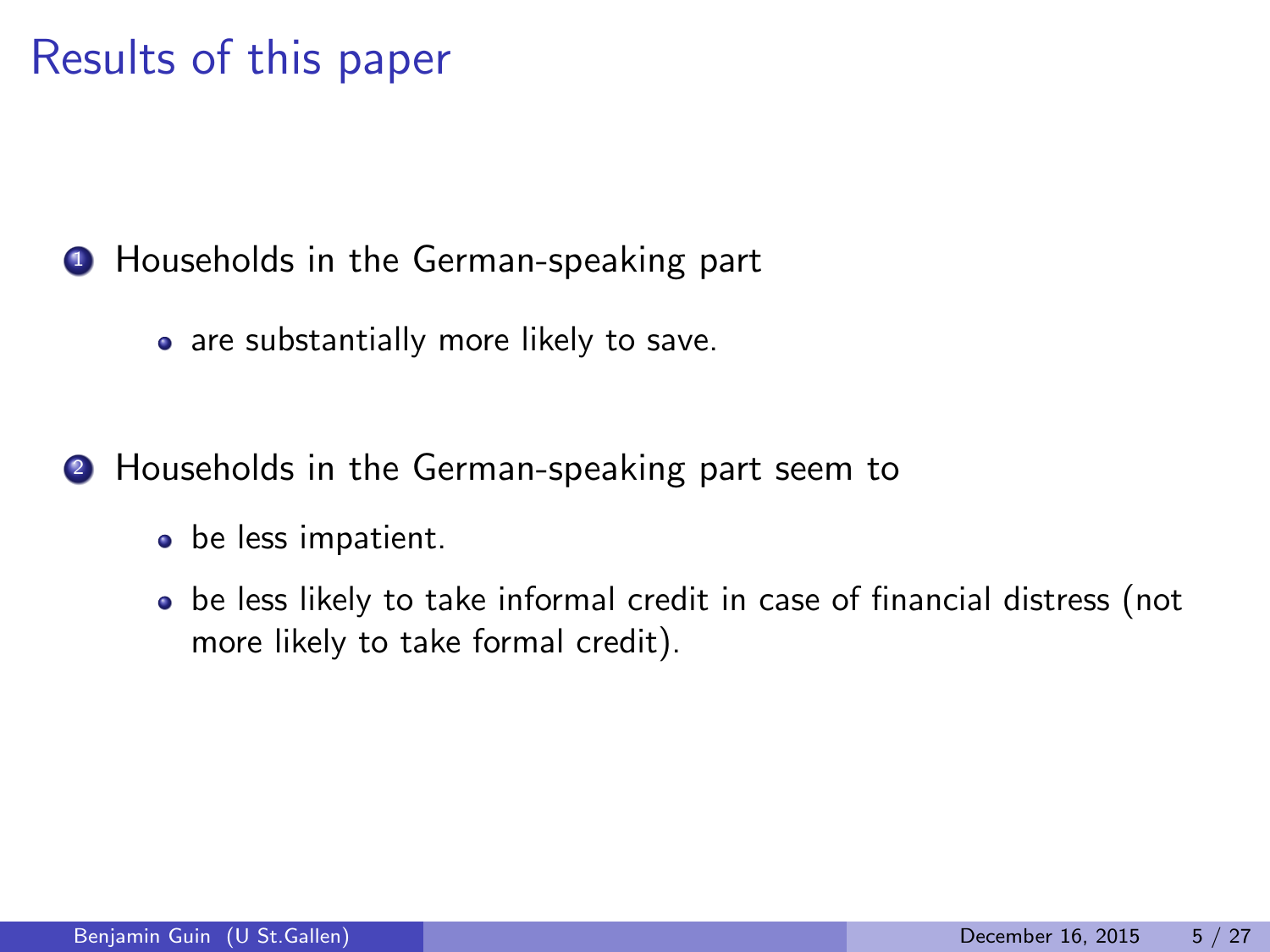## Contribution of this paper to the academic literature

**1** Social interactions among peers are relevant for

- household consumption (e.g., Kuhn et al. (2011), Luttmer (2005)).
- retirement savings (e.g., Duflo and Saez (2012)).
- stock market participation (e.g., Hong et al. (2004)).

**2** The role of culture for household debt and portfolios using

- cross-country comparisons (e.g., Breuer and Salzmann (2012)).
- immigrants (e.g., Caroll et al. (1994), Haliassos et al. (2014)).
- **3** How culture shapes preferences & norms
	- Language shapes time preferences (e.g., Chen (2013)).
	- Social norms on household defaults (e.g., Guiso et al. (2013)).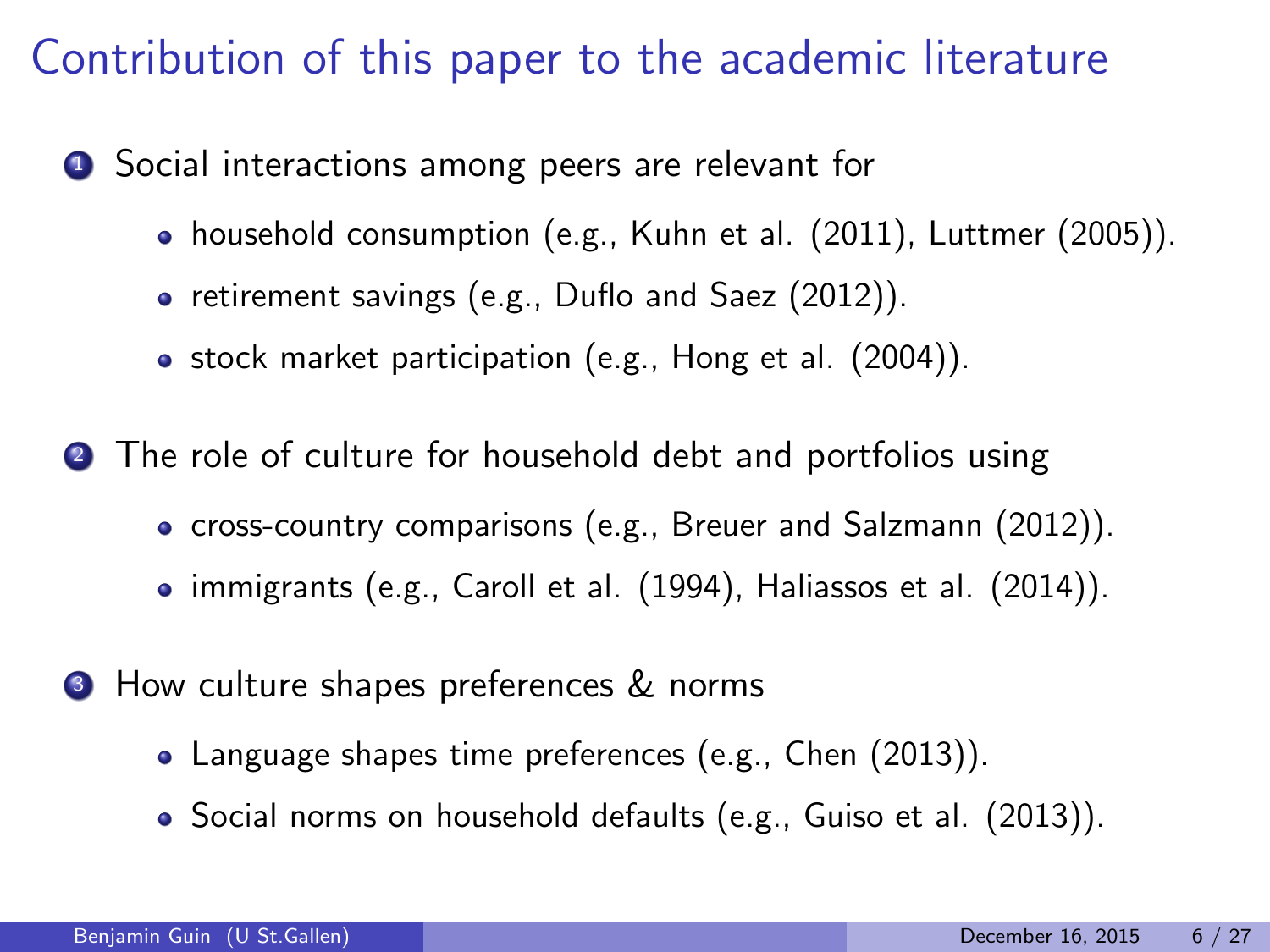# **Outline**

#### [What is "culture" and how does it affect household saving?](#page-7-0)

#### **[Background](#page-9-0)**

- [Language and institutional borders in Switzerland](#page-10-0)
- [Household saving by income and language groups](#page-11-0)

#### [Data & Methodology](#page-13-0)

- [Data](#page-14-0)
- **•** [Empirical strategy](#page-16-0)

#### **[Results](#page-18-0)**

[Language region and impatience & planning](#page-24-0)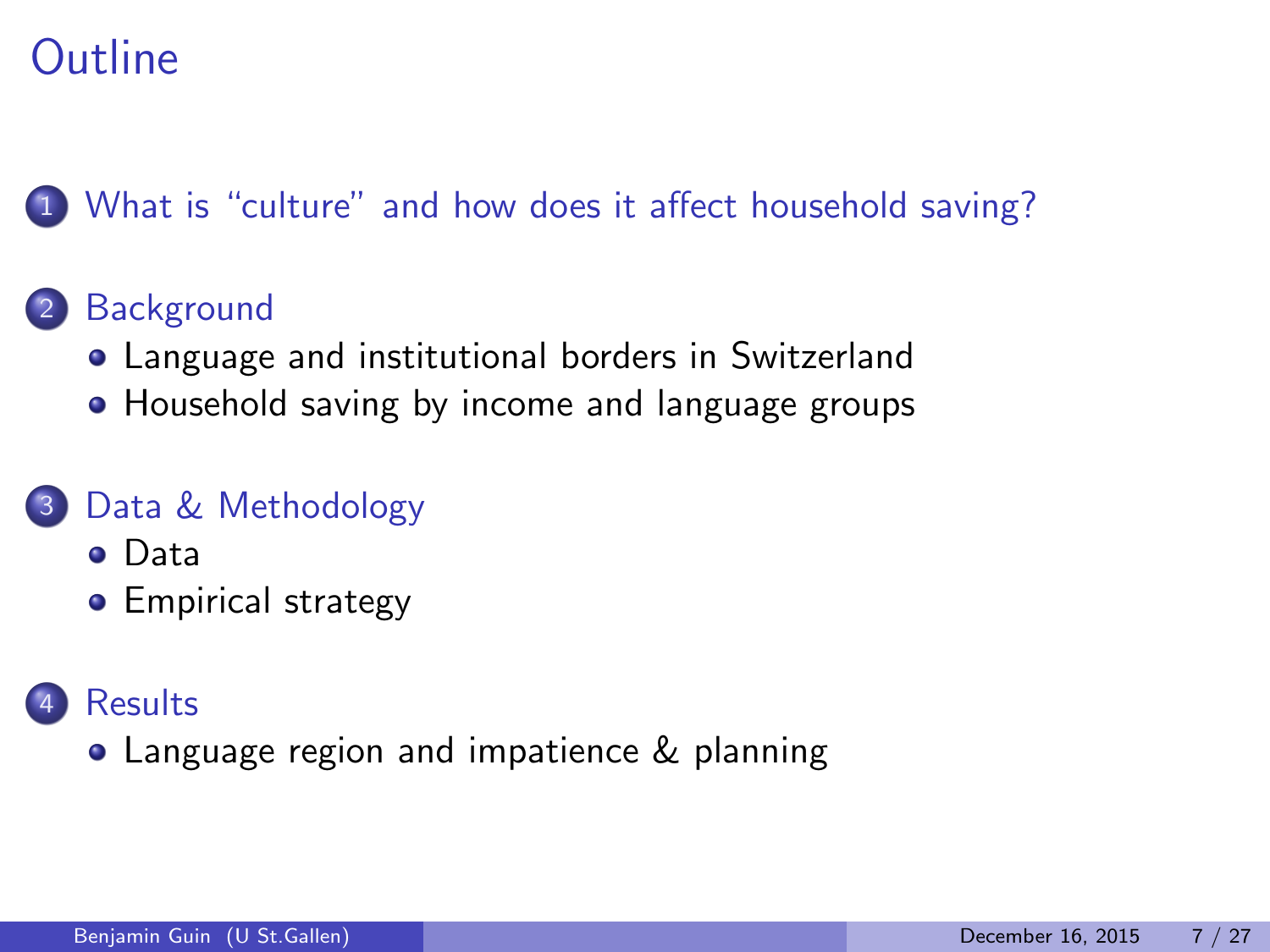#### <span id="page-7-0"></span>What is "culture" and how does it affect household saving?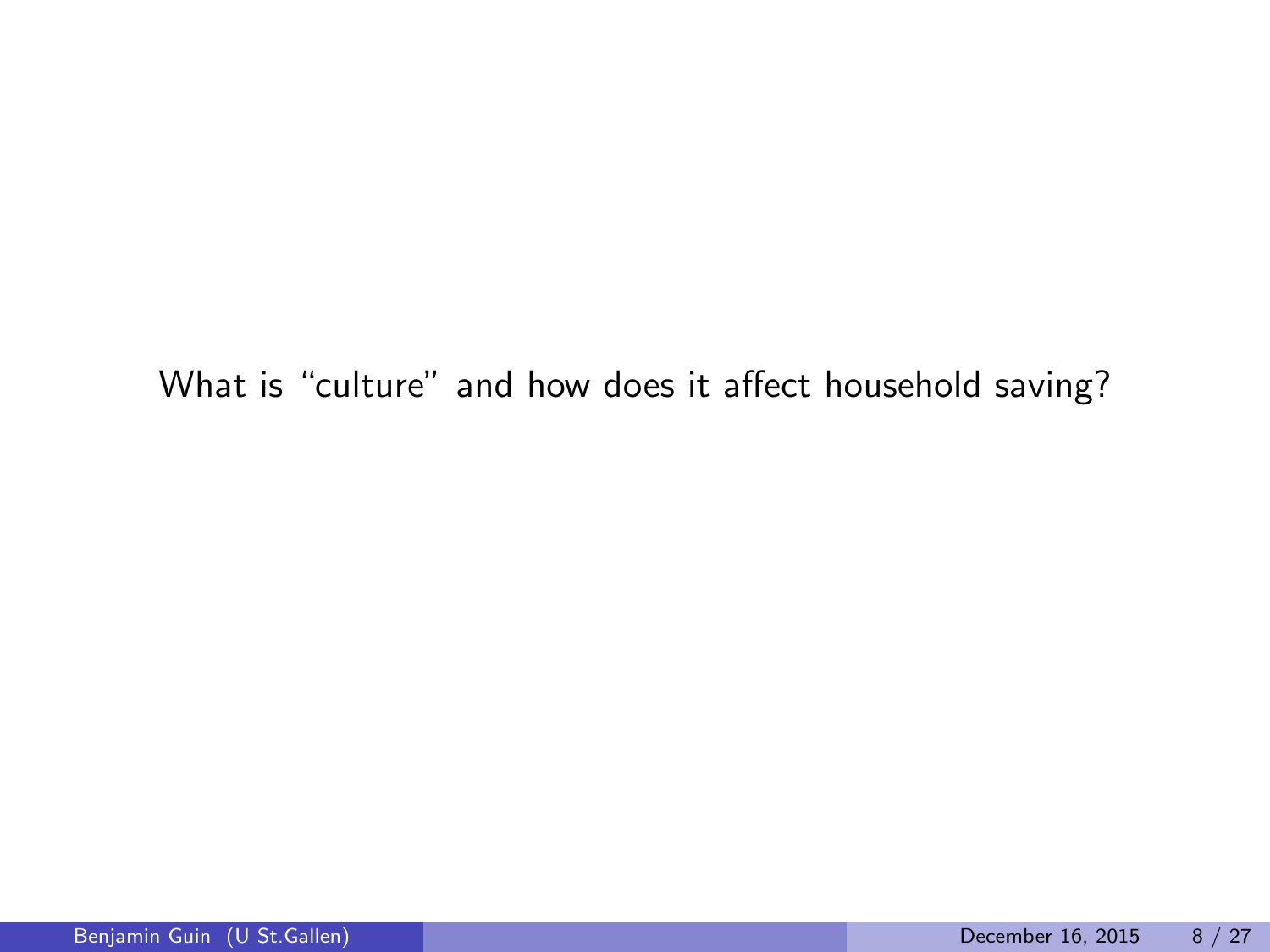## What is "culture"?

• In line with Guiso et al. (2006) and Fernandez (2011), I define cultural differences as:

systematic variation in norms and preferences shared within social groups.

- I focus on social groups that share a common language as one specific dimension of culture.
- I test the relevance of specific dimensions of preferences & norms.
	- Higher discount rates might lead to lower saving.
	- Different norms of taking credit in distress. Anticipation might lead to lower ex-ante saving.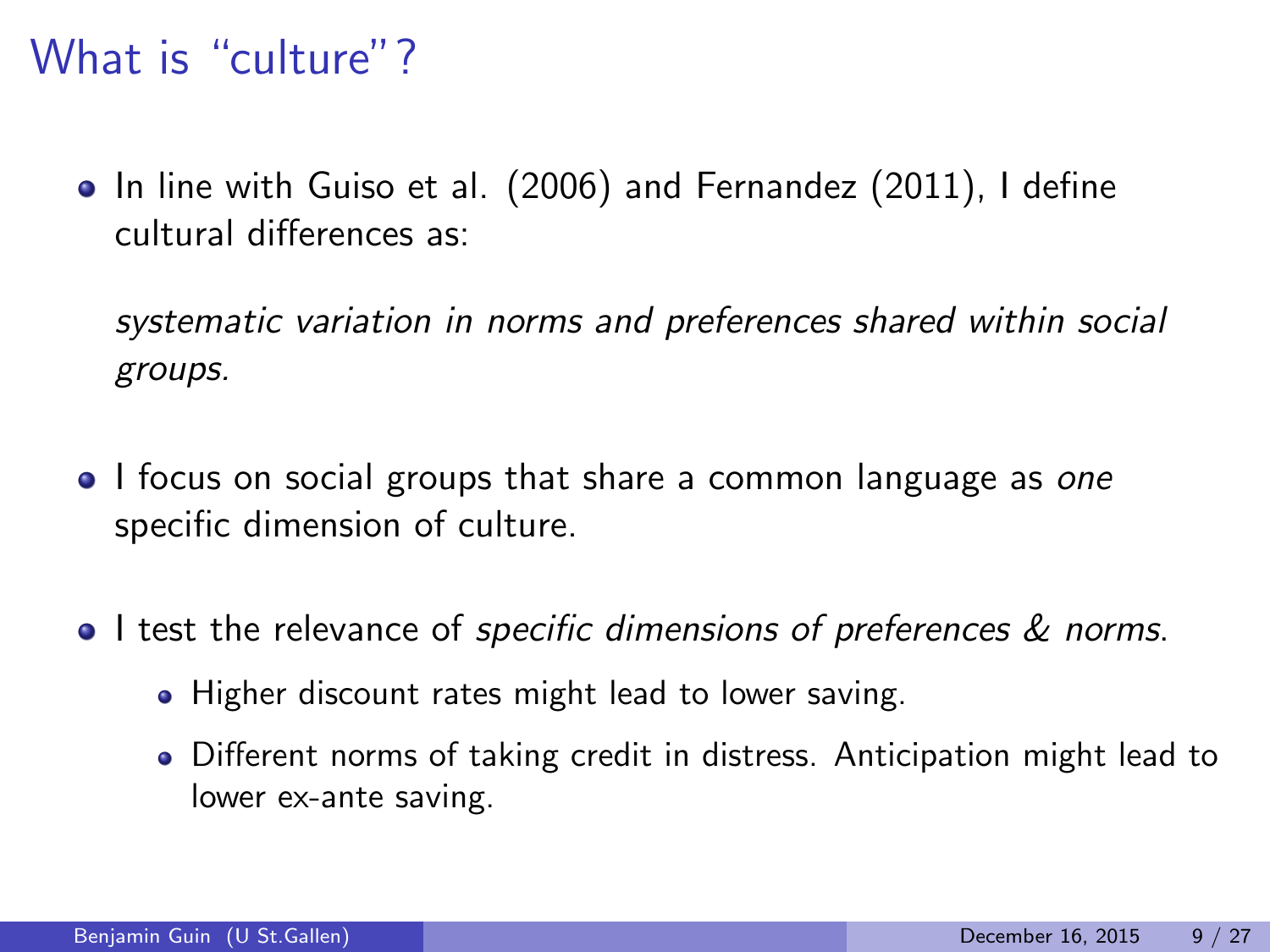<span id="page-9-0"></span>Background: Language regions and household saving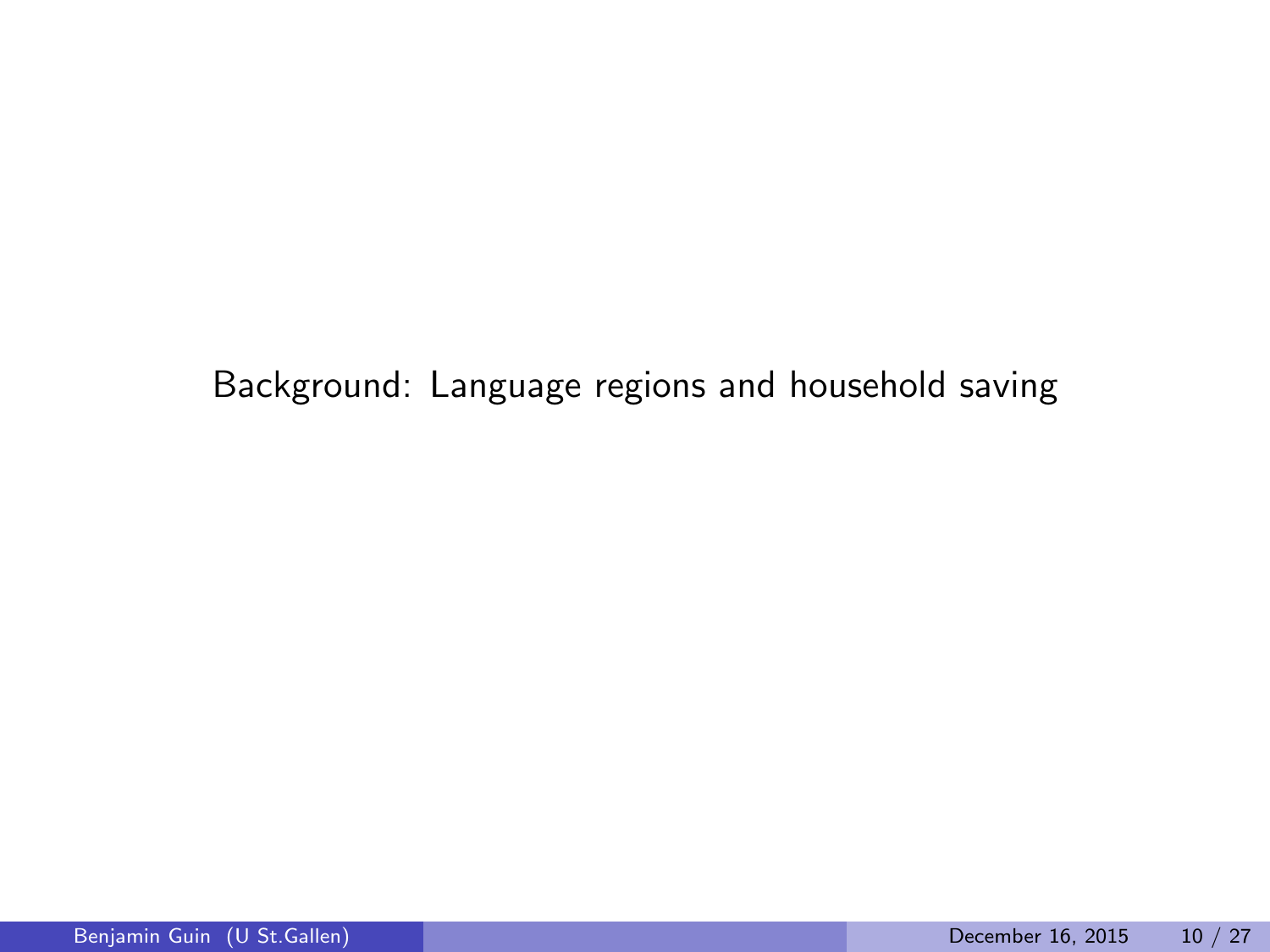# Language regions in Switzerland

<span id="page-10-0"></span>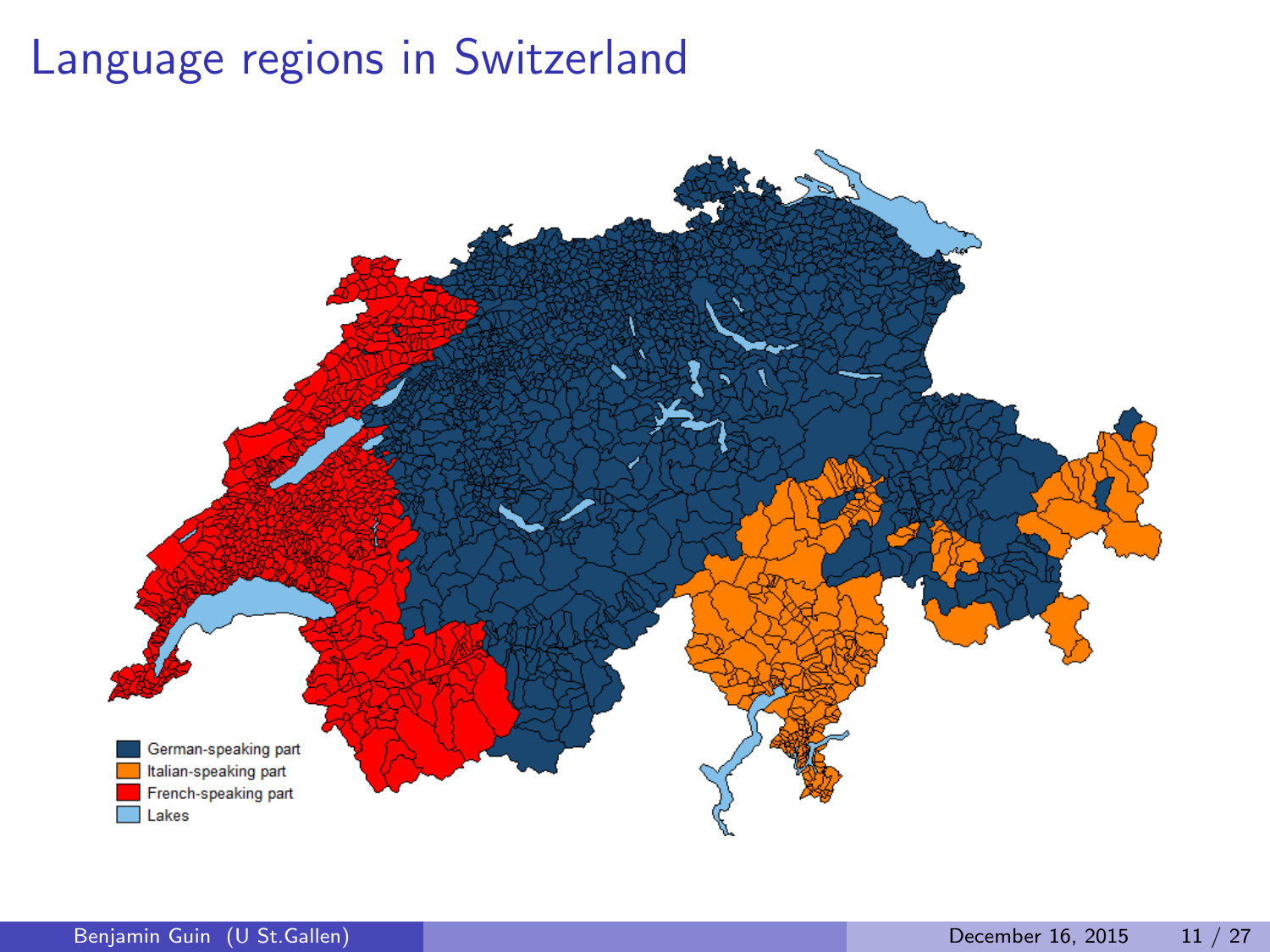### Household saving rates by language regions

<span id="page-11-0"></span>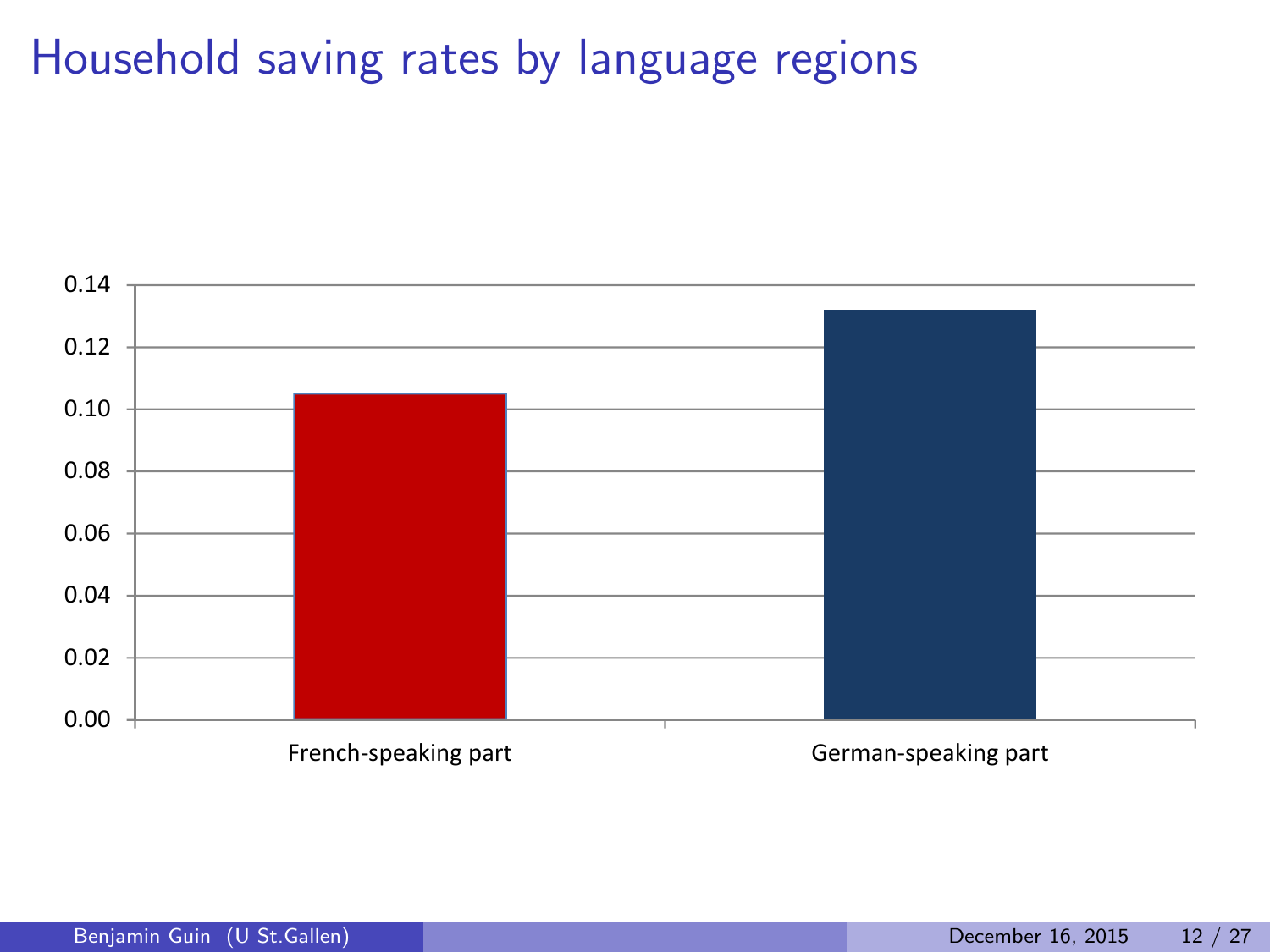# Household saving by income and language regions

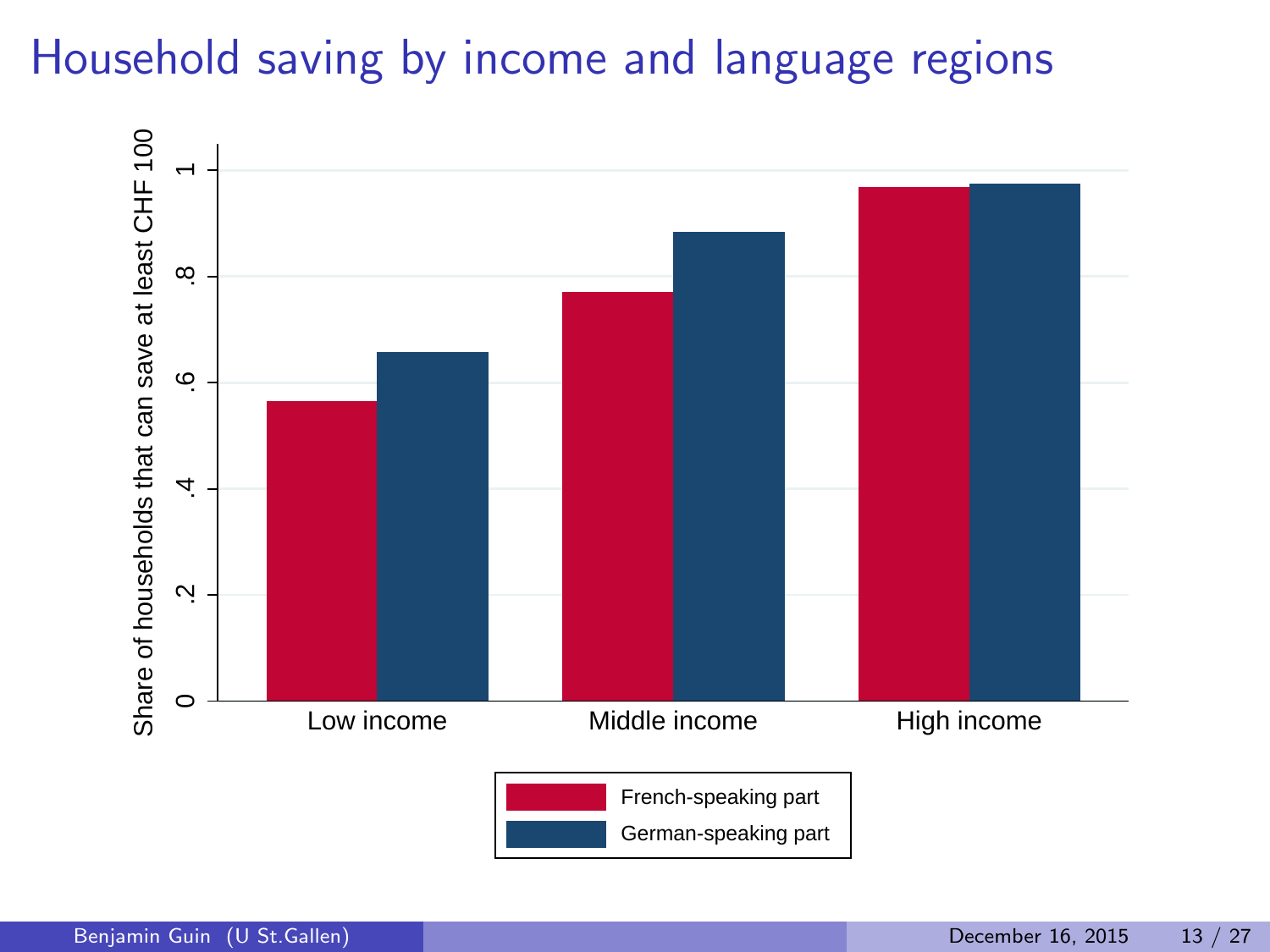<span id="page-13-0"></span>Data & Methodology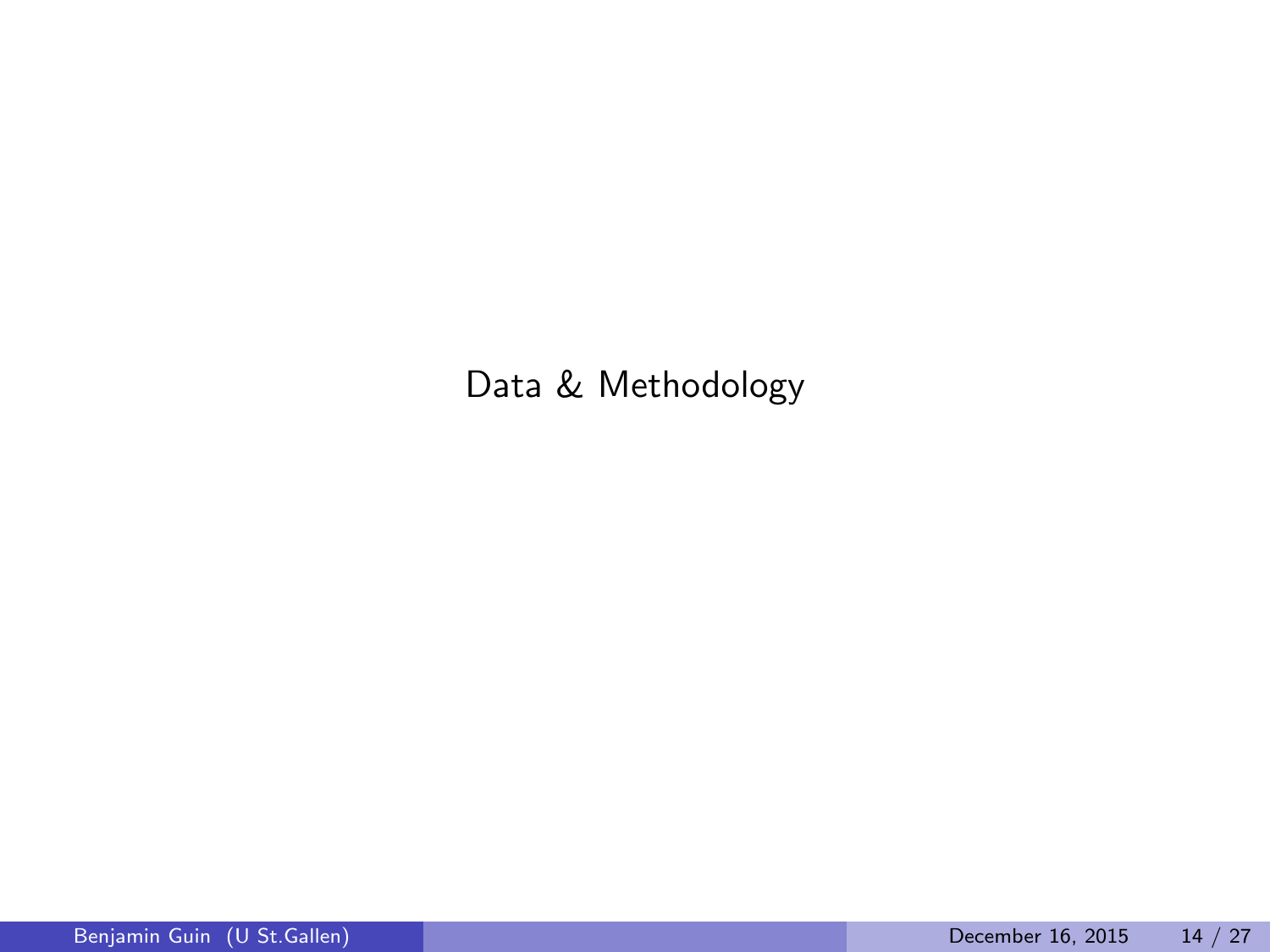#### Data

- Swiss Household Panel (SHP)
	- longitudinal survey of households resident in Switzerland.
	- yearly waves (1999-2012).
	- includes household characteristics (household income & size).
	- includes "household head" characteristics (age, gender, education, employment, religion).
	- preferred survey language (French, Italian, German).
- <span id="page-14-0"></span>• Complemented with further data
	- **•** location of each household & distance to the language border.
	- local unemployment rates on the district-level.
	- population per municipality.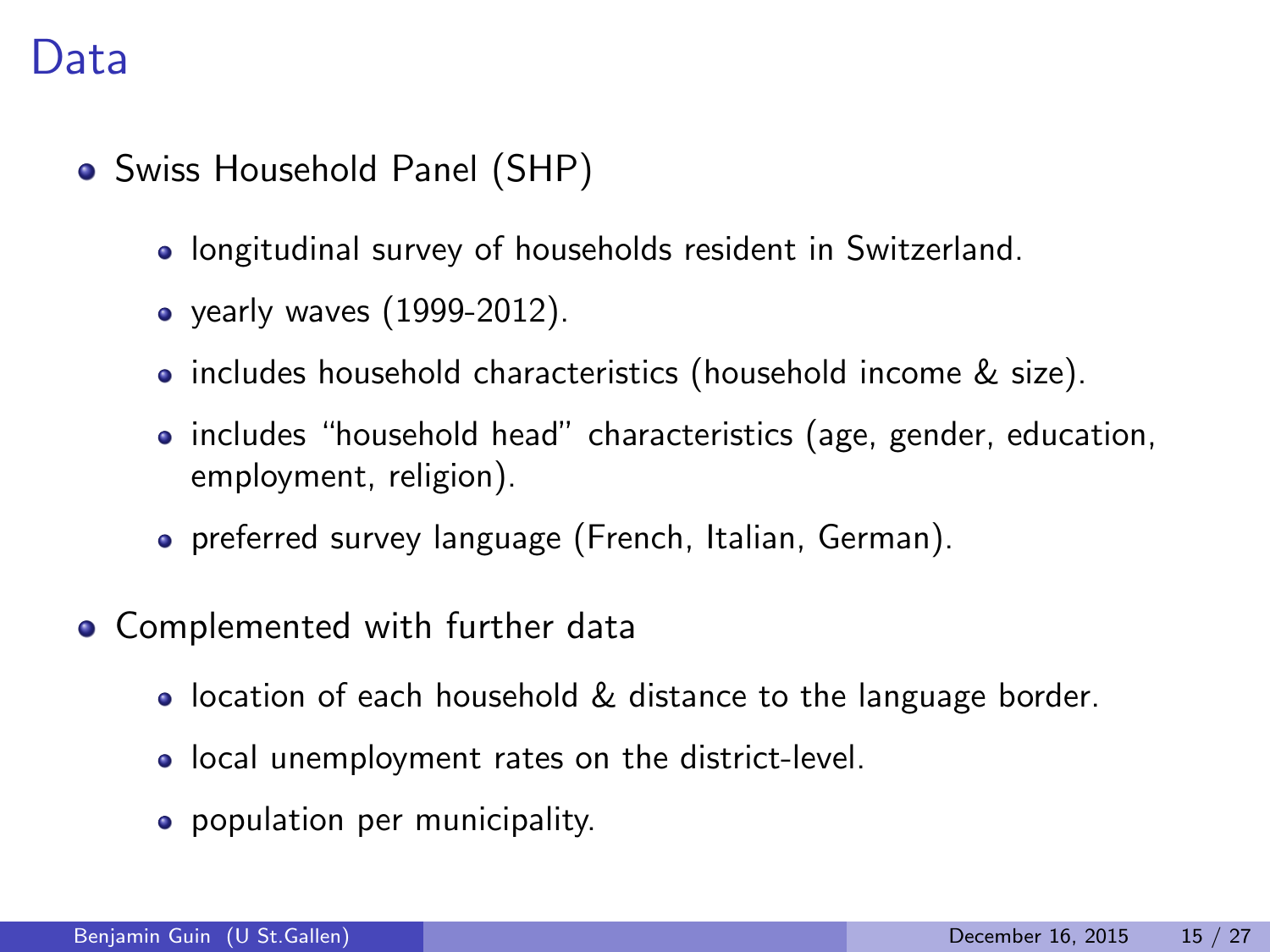### Data: key outcome variables

- Household saving
	- Can you save at least 100 frs monthly?
	- If you consider the total of your household's income and expenses, would you say that your household eats into its assets and savings?
- **Ex-post insurance** 
	- Taking credit from family and friends in financial distress.
	- Taking formal credit from banks in financial distress.
- **Impatience & Planning** 
	- Have you ever consumed tobacco?
	- Is it worth to make plans?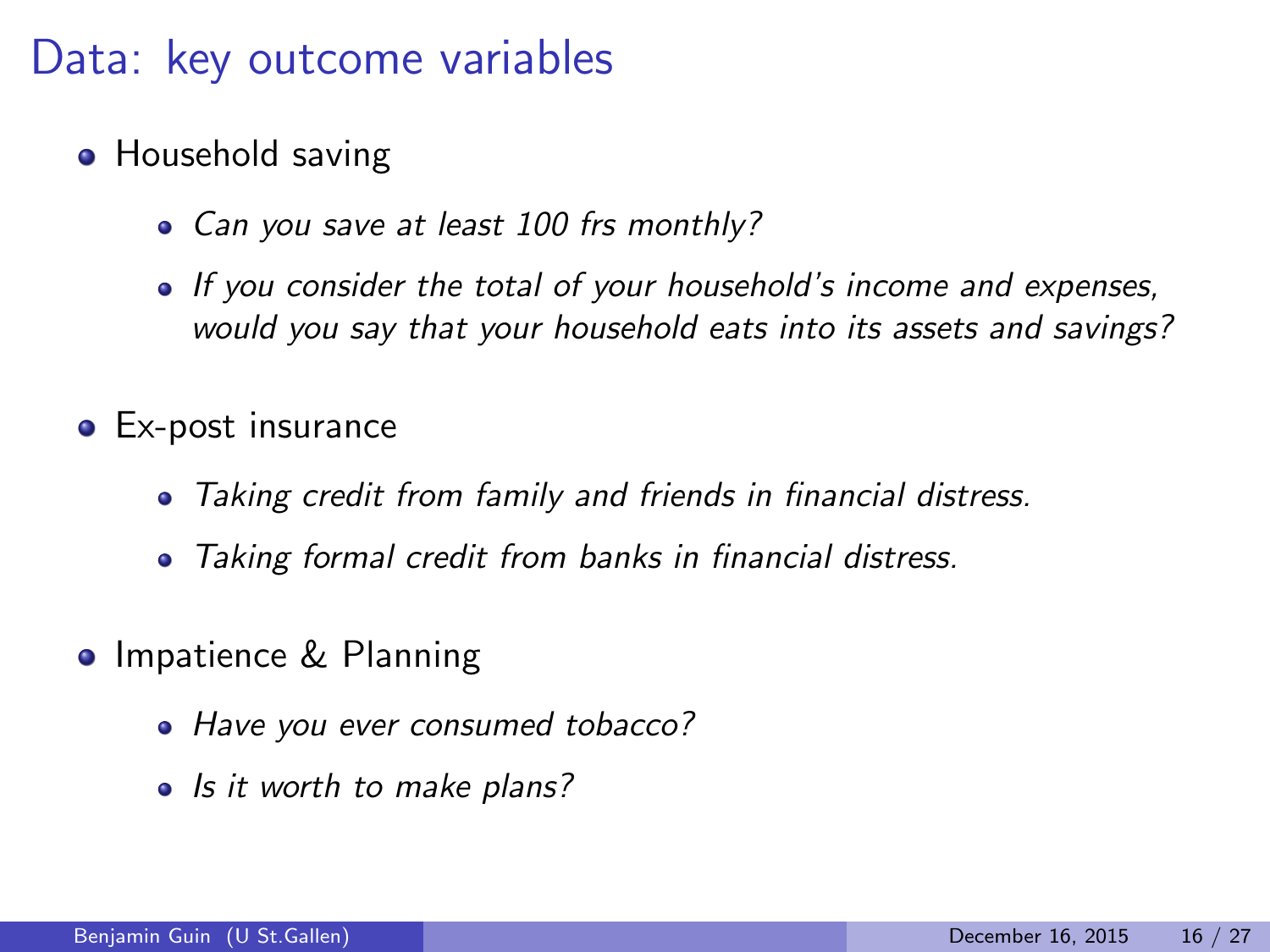## Empirical strategy

<span id="page-16-0"></span>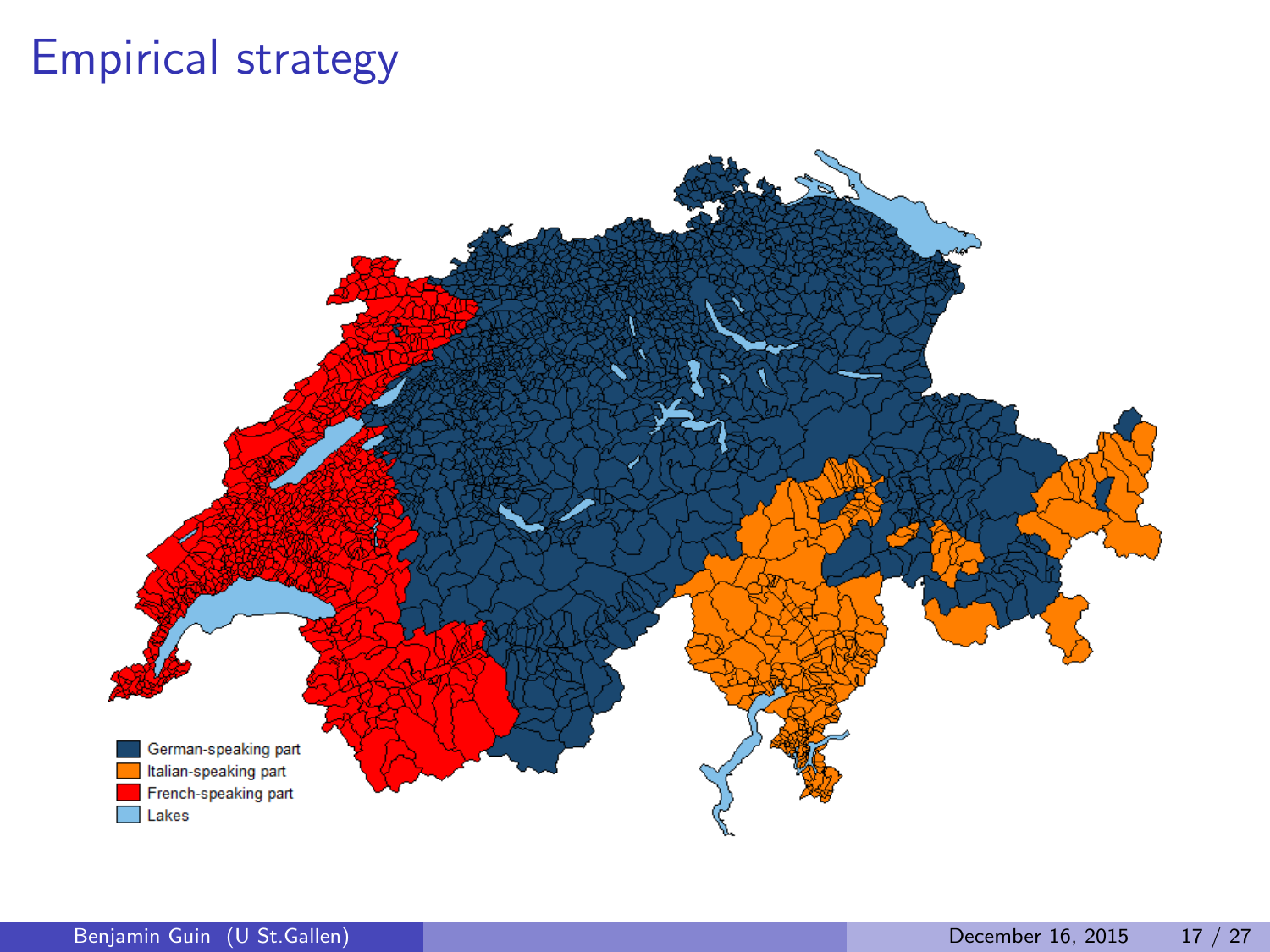#### Estimation

$$
Y_{i,m} = \alpha + \delta G_{i,m} + \beta_{l1} G_{i,m} \text{Distance}_{i,m} + \beta_{r1} \text{Distance}_{i,m} + X_i' \gamma + \epsilon_{i,m}, \qquad (1)
$$

where

- $\bullet$   $Y_{i,m}$  is a binary variable if the household saves at least CHF 100 per month (zero otherwise).
- $\bullet$   $G_{i,m}$  is a binary variable that takes on the value of 1 if the majority of the municipality  $m$  in which the household  $i$  resides speaks German (zero otherwise).
- $\bullet$   $X_{i,m}$  is a vector of variables that capture differences between individuals *i* and municipalities m.
- $\bullet$  Distance<sub>i,m</sub>: Walking distance between household *i* and the language border in km.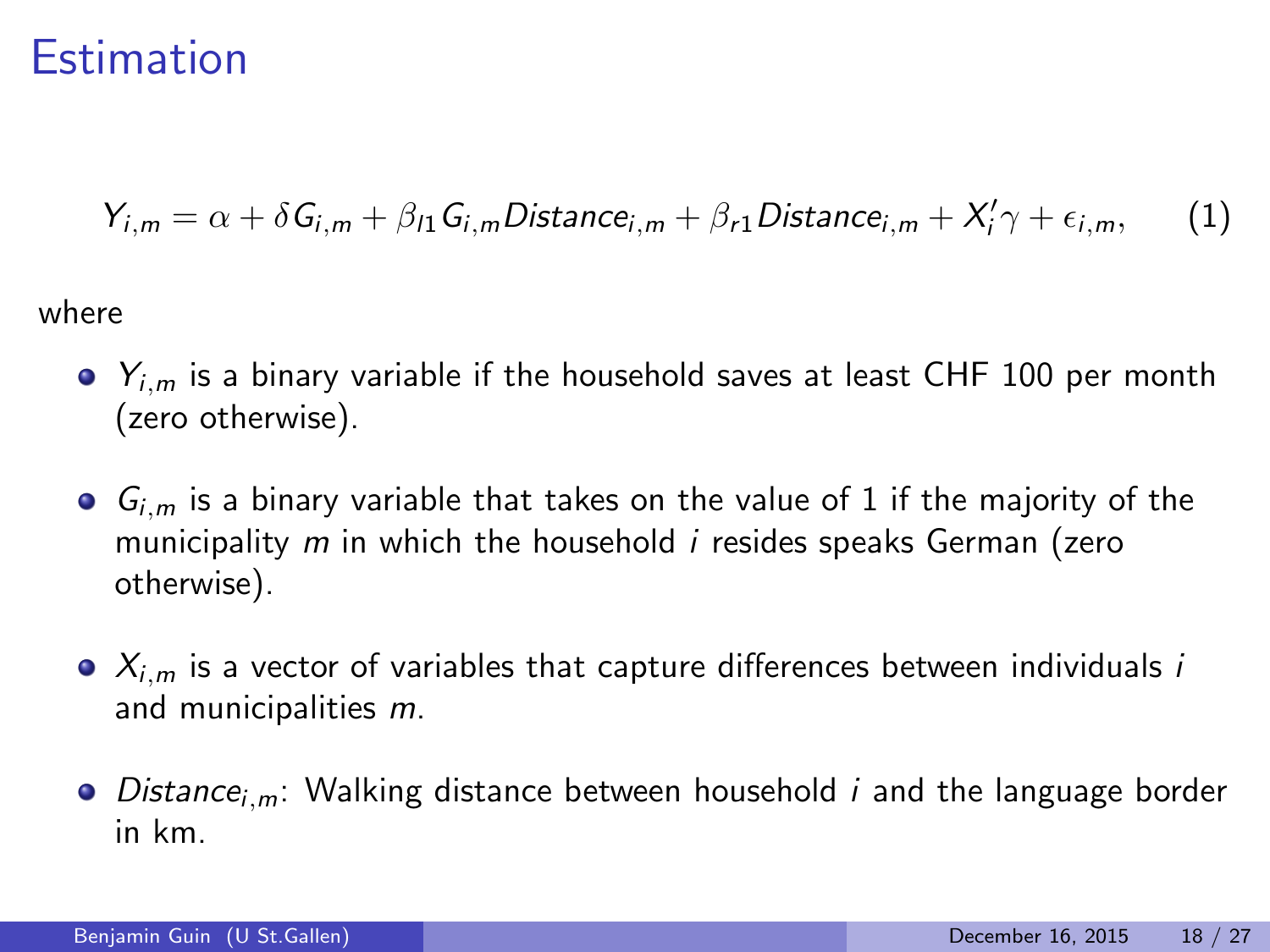#### <span id="page-18-0"></span>Language region and household saving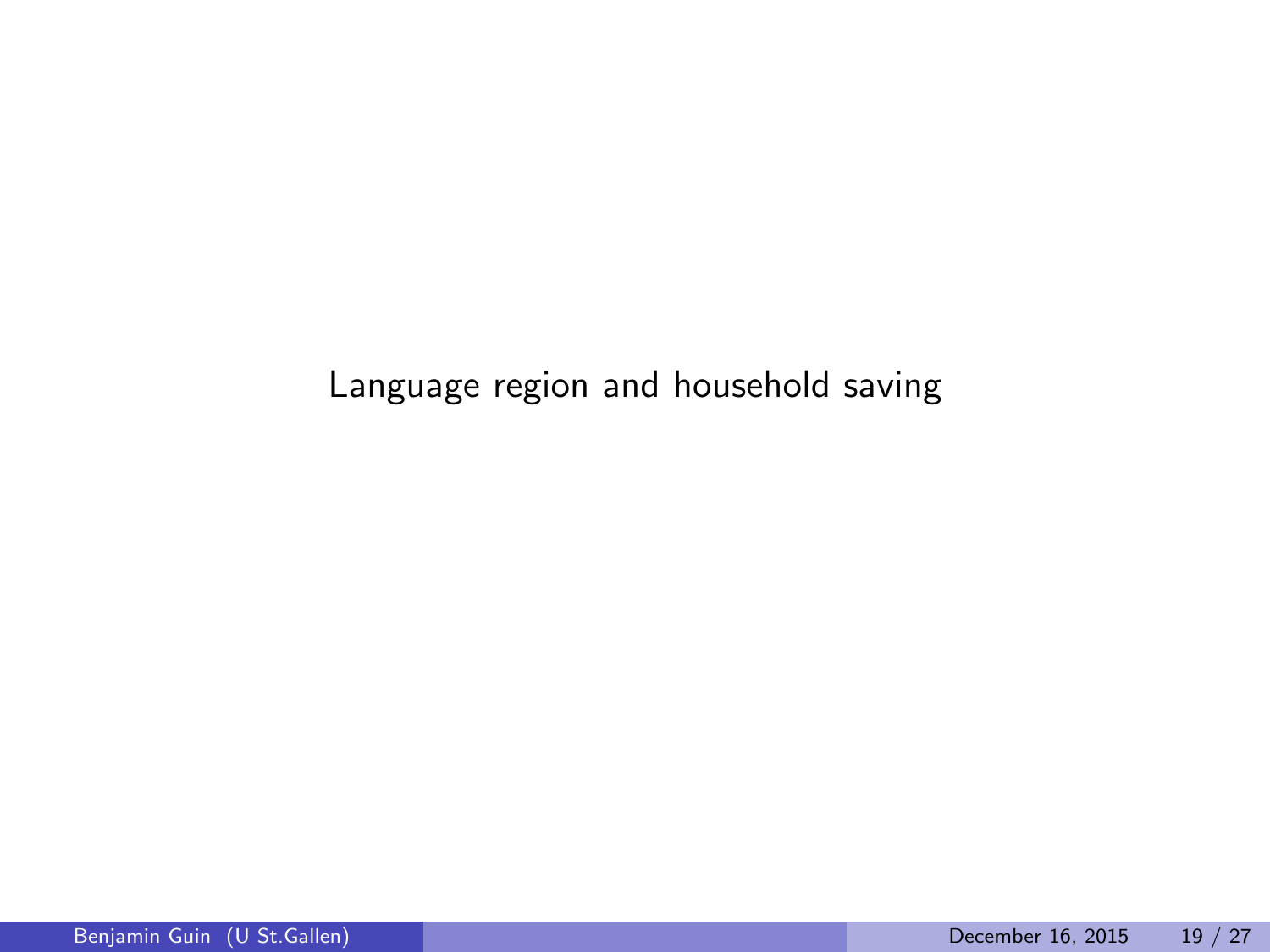# Language region and household saving

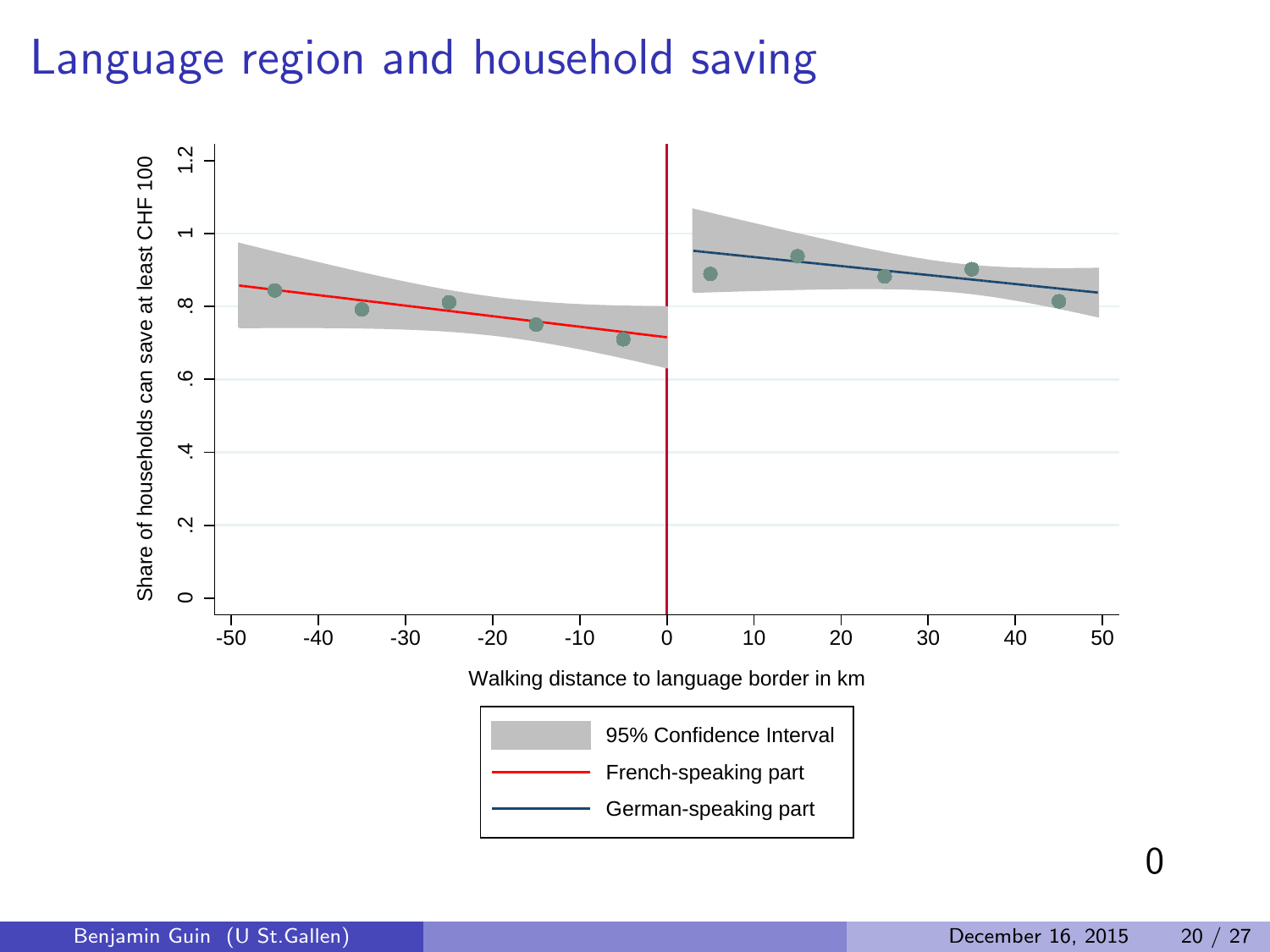## Language region and household saving

| Survey Wave<br><b>Bandwidth</b><br>Dependent variable | 1<br>1999-2003<br>50km<br>Saving | $\mathfrak{p}$<br>3<br>1999-2003<br>50 <sub>km</sub><br>Saving |            | 5<br>4<br>1999-2003<br>50 <sub>km</sub><br>Saving |            |
|-------------------------------------------------------|----------------------------------|----------------------------------------------------------------|------------|---------------------------------------------------|------------|
| German-speaking part                                  | $0.121***$                       | $0.294***$                                                     | $0.359***$ | $0.280***$                                        | $0.355***$ |
|                                                       | [0.031]                          | [0.045]                                                        | [0.061]    | [0.057]                                           | [0.079]    |
| Distance                                              | NO.                              | Linear                                                         | Linear     | Quadratic                                         | Quadratic  |
| Household controls                                    | NO.                              | NO.                                                            | <b>YES</b> | NO.                                               | <b>YES</b> |
| Regional controls                                     | NO.                              | NO.                                                            | <b>YES</b> | NO.                                               | <b>YES</b> |
| Year FE                                               | NO.                              | <b>YES</b>                                                     | <b>YES</b> | <b>YES</b>                                        | <b>YES</b> |
| Canton FE                                             | NO.                              | <b>YES</b>                                                     | <b>YES</b> | <b>YES</b>                                        | <b>YES</b> |
| Observations                                          | 577                              | 577                                                            | 577        | 577                                               | 577        |
| Households                                            | 577                              | 577                                                            | 577        | 577                                               | 577        |
| Share in German-speaking part                         | 0.55                             | 0.55                                                           | 0.55       | 0.55                                              | 0.55       |
| Municipalities                                        | 157                              | 157                                                            | 157        | 157                                               | 157        |
| Mean of dependent variable                            | 0.83                             | 0.83                                                           | 0.83       | 0.83                                              | 0.83       |
| R-squared                                             | 0.025                            | 0.048                                                          | 0.137      | 0.050                                             | 0.137      |
| Method                                                | <b>OLS</b>                       | <b>OLS</b>                                                     | OLS        | OLS                                               | <b>OLS</b> |

Saving: Dummy  $= 1$  if the household can save at least CHF 100 per month.

German speaking part:  $Dummy = 1$  if the household is located in the German speaking part (zero otherwise).

- Distance: Walking distance to the language border in kilometers.
- Household control variables are Household income (natural logarithm), Household size, Male, University, Age, Swiss, Employed, Self employed, Unemployed.
- Regional control variable is the district-level unemployment rate.
- Standard errors are clustered on the municipality level.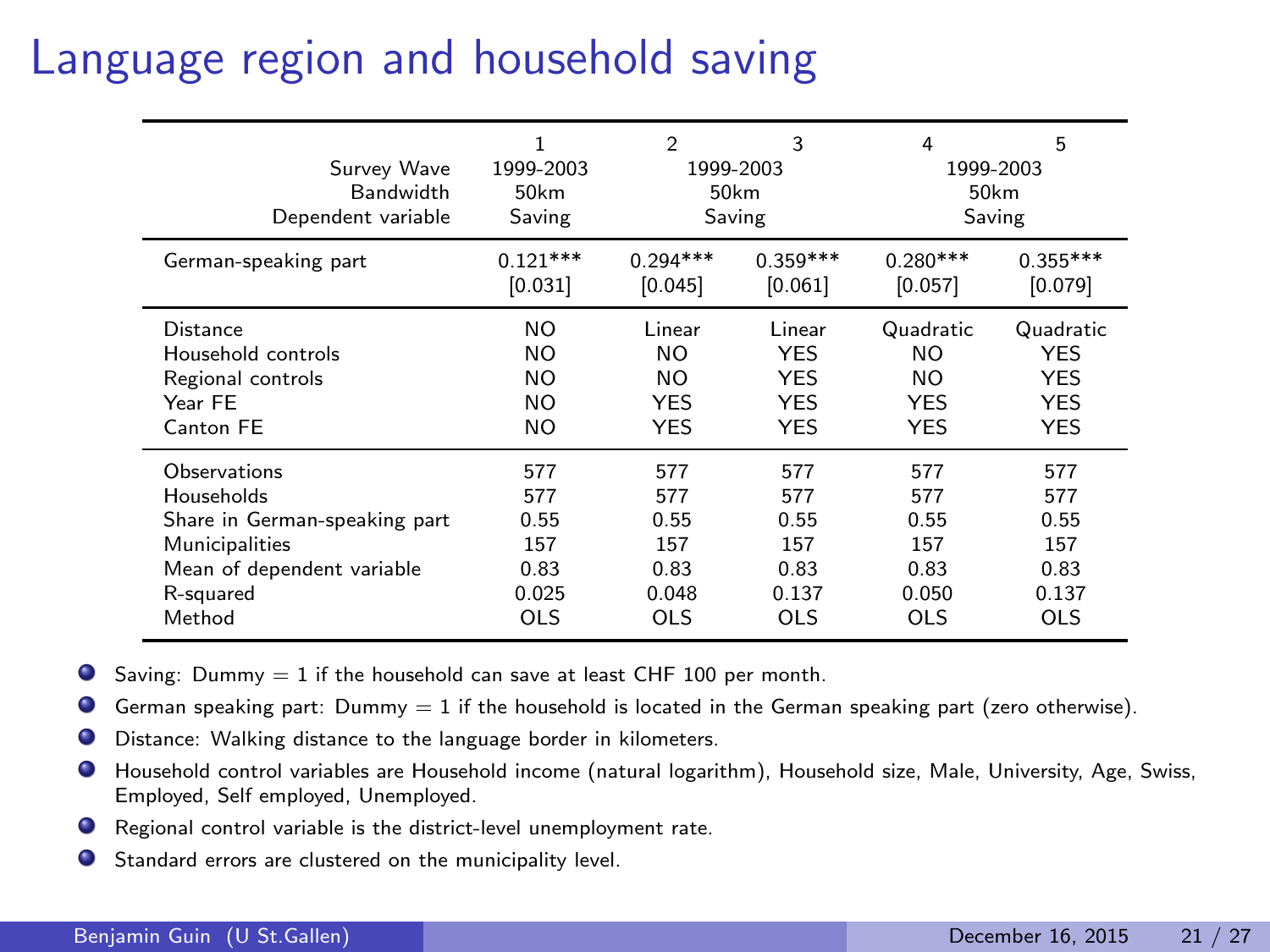The channels of culture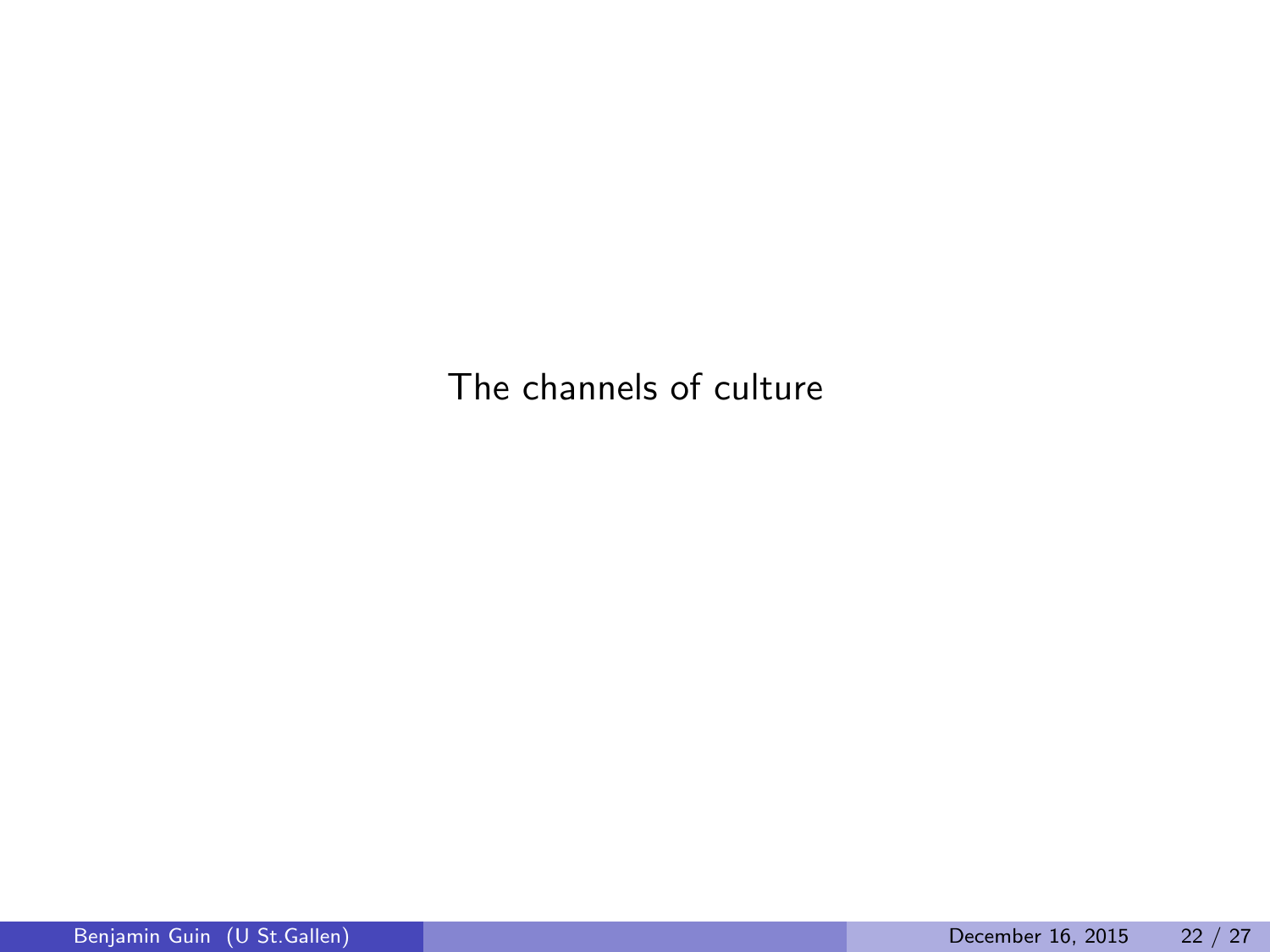## Channels of culture

**1** Households in the German-speaking part

- are less likely to use informal credit but not formal credit in financial distress.
- are less impatient.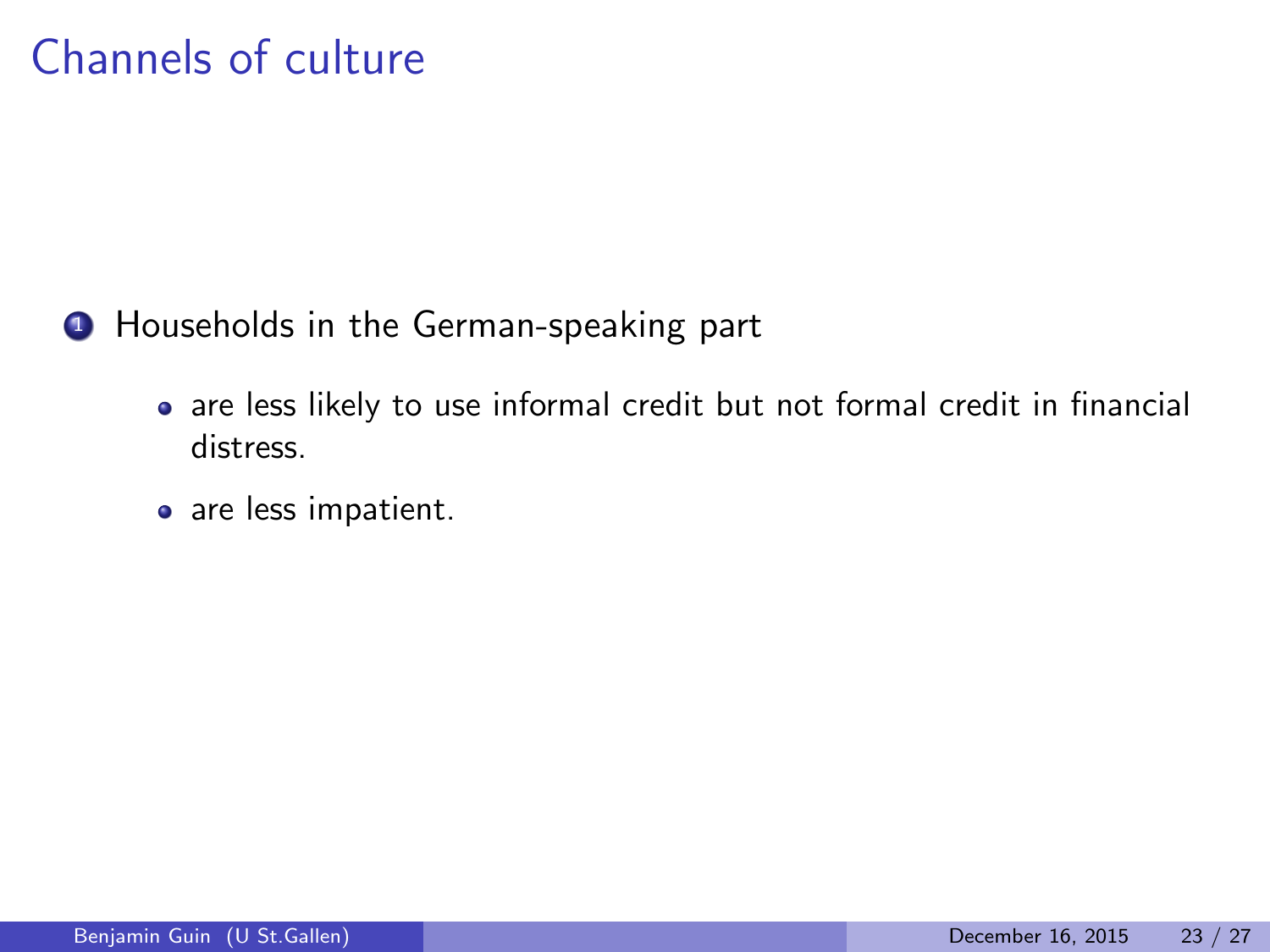#### These results are robust to

- Varying bandwidths by 20 kilometers (30km & 70km).
- Including higher-order distance polynomials.
- Controlling for religion of the household head (catholic, protestant, other).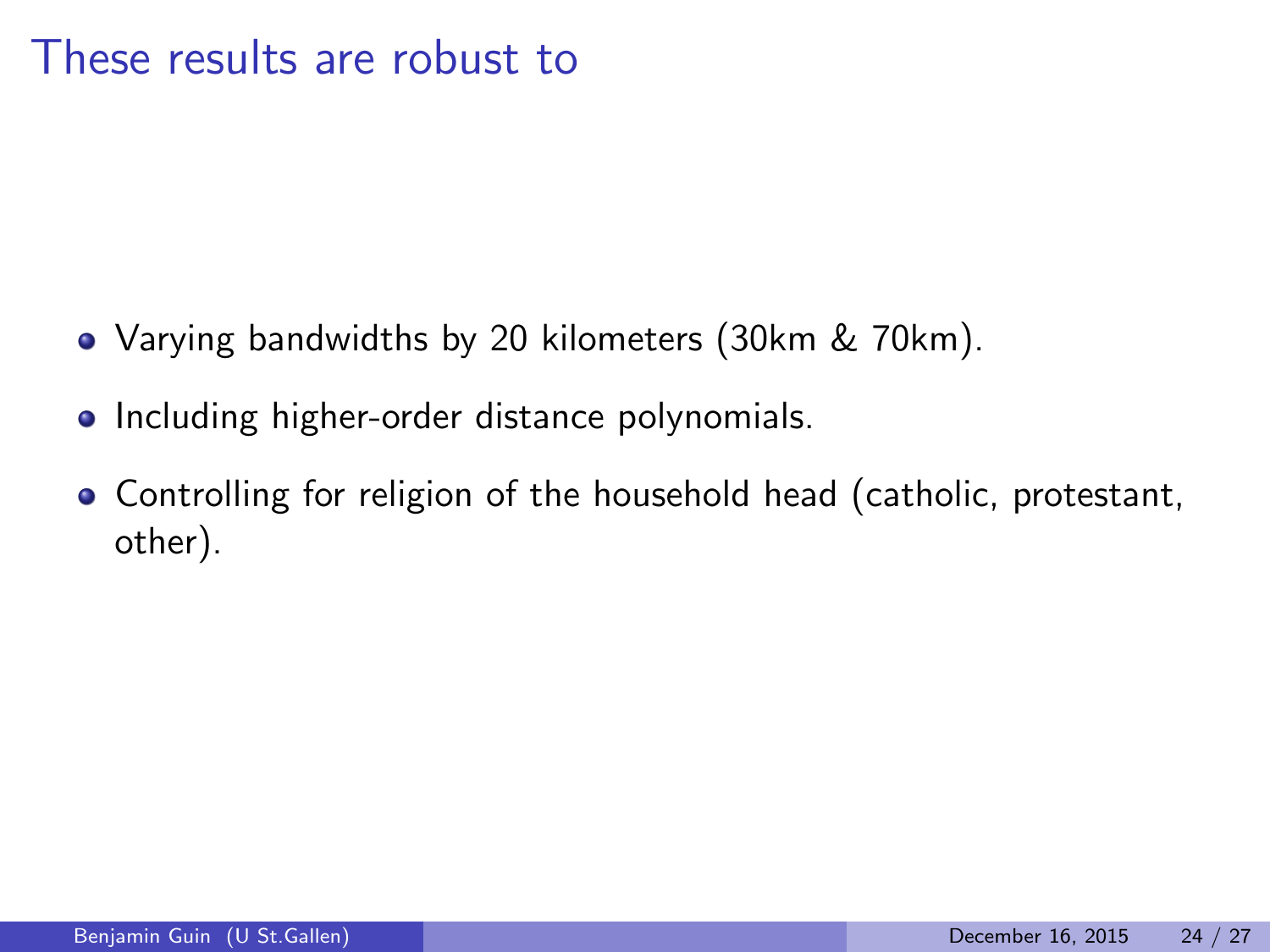## Validity of the research design

Testing supply of financial services:

**•** There are not more bank branches in the German-speaking part.

Verifying the assumptions of the research design (Imbens & Lemieux (2008)):

- Test whether household characteristics are discontinuous at the language border.
- Placebo tests: Discontinuities in household saving within a language region.
- <span id="page-24-0"></span>No systematic variation of residuals between language regions.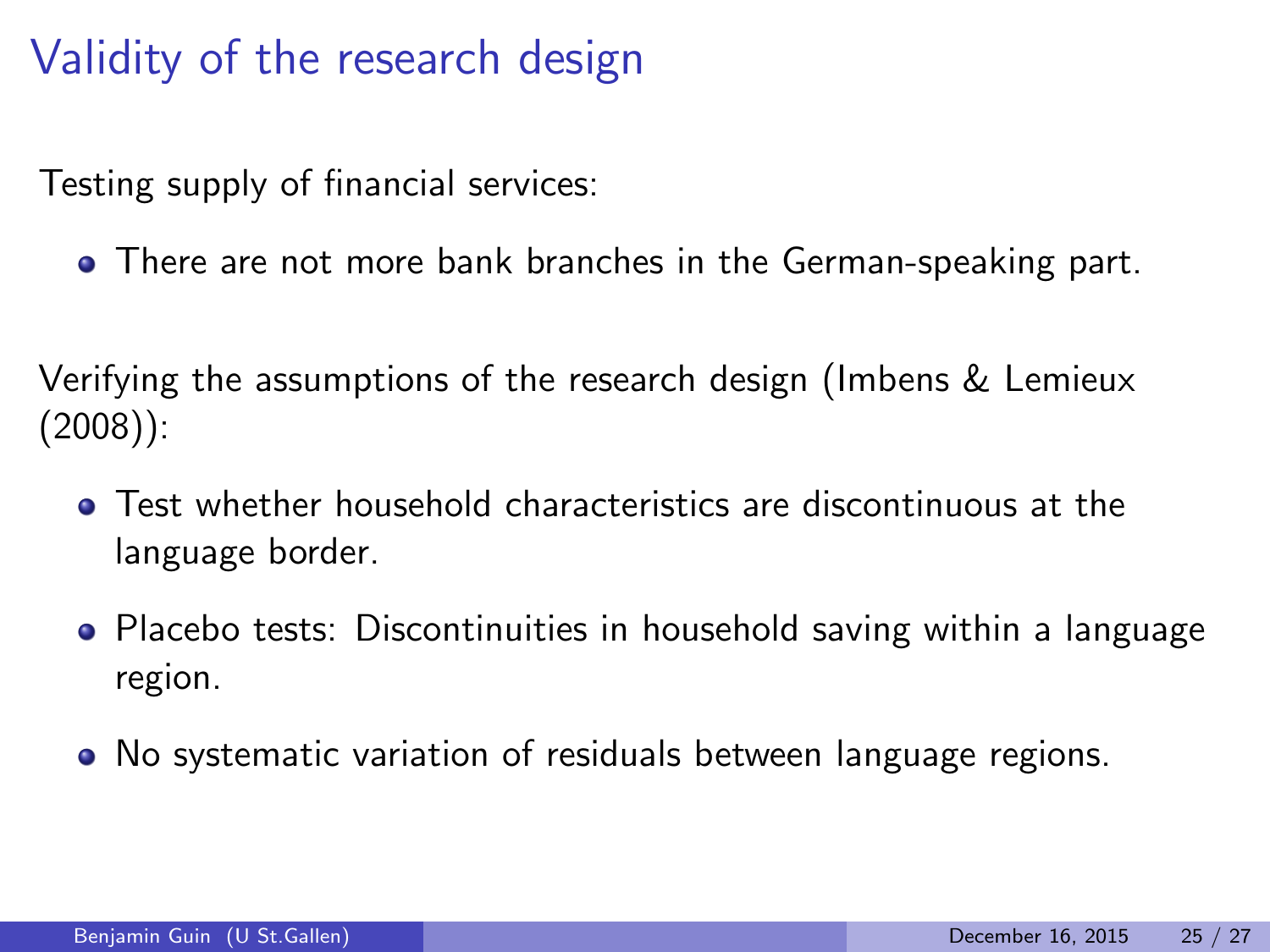#### ...the next steps: eliciting channels with school students